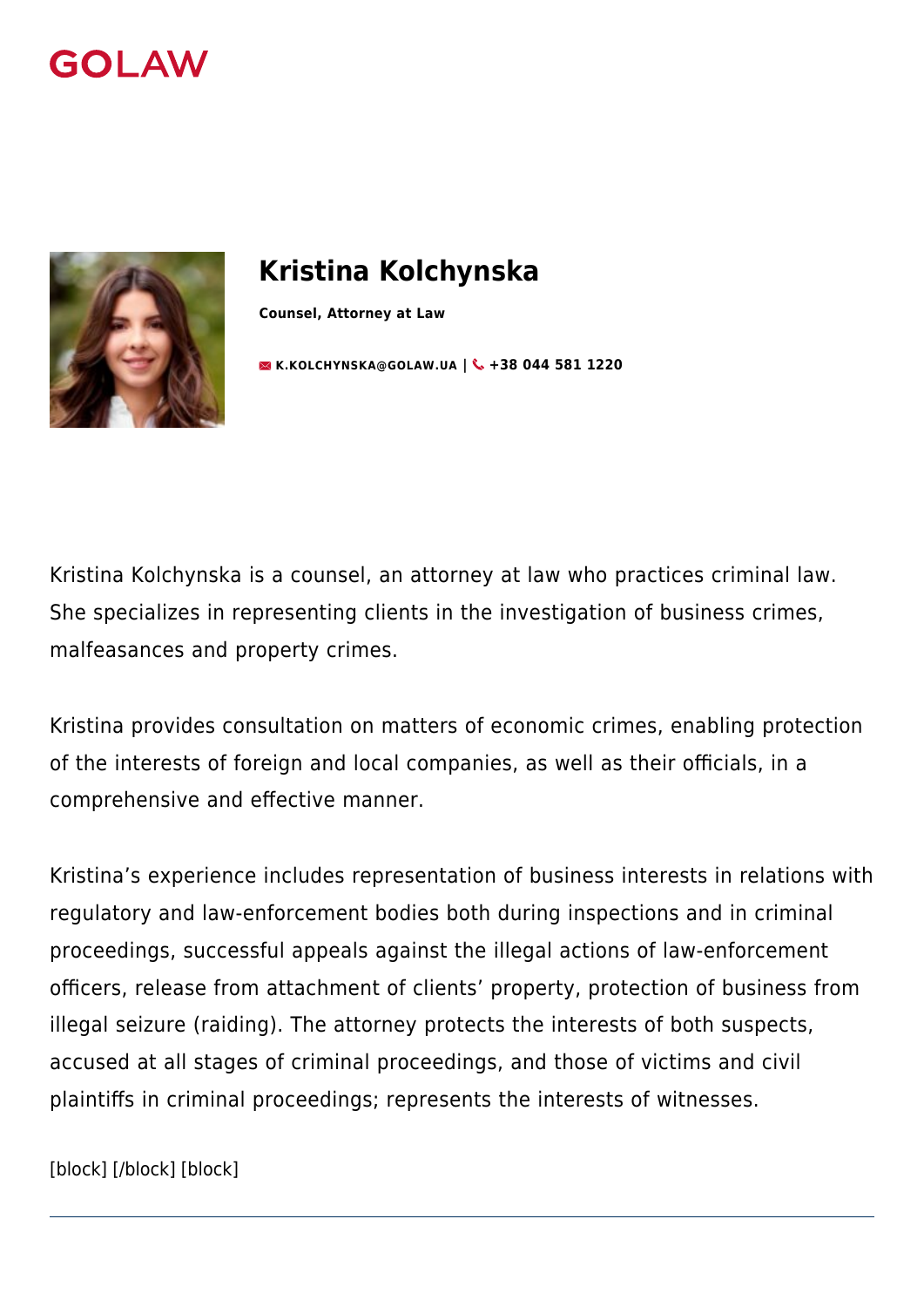[/block] [block type = intro]

"Criminal Law in Ukraine" is the first and only information hub in Ukraine in the field of criminal law, powered by GOLAW leading attorneys.



[/block]

#### **Practices**

- [Employment](#page--1-0)
- [Restructuring, Claims and Recoveries](#page--1-0)
- [Intellectual property](#page--1-0)
- [Litigation and dispute resolution](#page--1-0)
- $\cdot$  [Tax](#page--1-0)
- [Criminal Law and White Collar Defence](#page--1-0)
- [Defense in Anti-corruption matters](#page--1-0)

#### **Sectors**

- [Agribusiness](#page--1-0)
- [Aviation sector](#page--1-0)
- [Chemical industry](#page--1-0)
- [Construction and real estate](#page--1-0)
- [Energy and natural resources](#page--1-0)
- [Financial institutions](#page--1-0)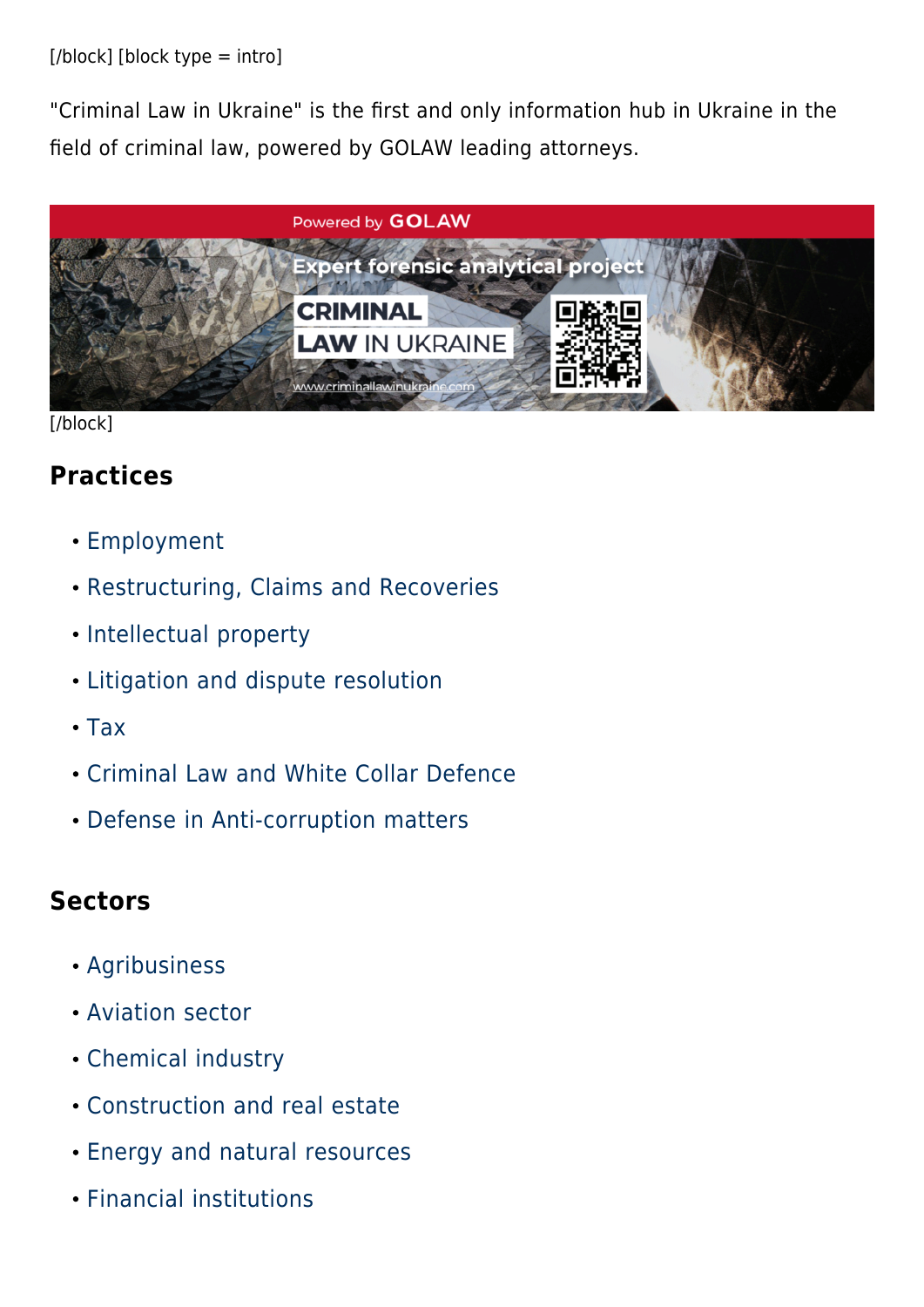- [Information technology](#page--1-0)
- [Manufacturing and industry](#page--1-0)
- [Media and telecommunications](#page--1-0)
- [Medicine and pharmaceuticals](#page--1-0)
- [Retail and FMCG](#page--1-0)
- [Transport and infrastructure](#page--1-0)
- [Defense in Anti-corruption matters](#page--1-0)
- [Antitrust and Competition](#page--1-0)
- [Banking and Finance](#page--1-0)
- [Compliance, Corporate Governance and Risk Management](#page--1-0)
- [Corporate Law and M&A](#page--1-0)
- [Criminal Law and White Collar Defence](#page--1-0)
- [Employment](#page--1-0)
- [Development and implementation of security systems](#page--1-0)
- [Environmental Protection](#page--1-0)
- [Government Relations \(GR\)](#page--1-0)
- [Insolvency and Corporate Recovery](#page--1-0)
- [Intellectual property](#page--1-0)
- [International trade](#page--1-0)
- [Litigation and dispute resolution](#page--1-0)
- [Private clients](#page--1-0)
- [Real estate](#page--1-0)
- [Restructuring, Claims and Recoveries](#page--1-0)
- $\cdot$  [Tax](#page--1-0)